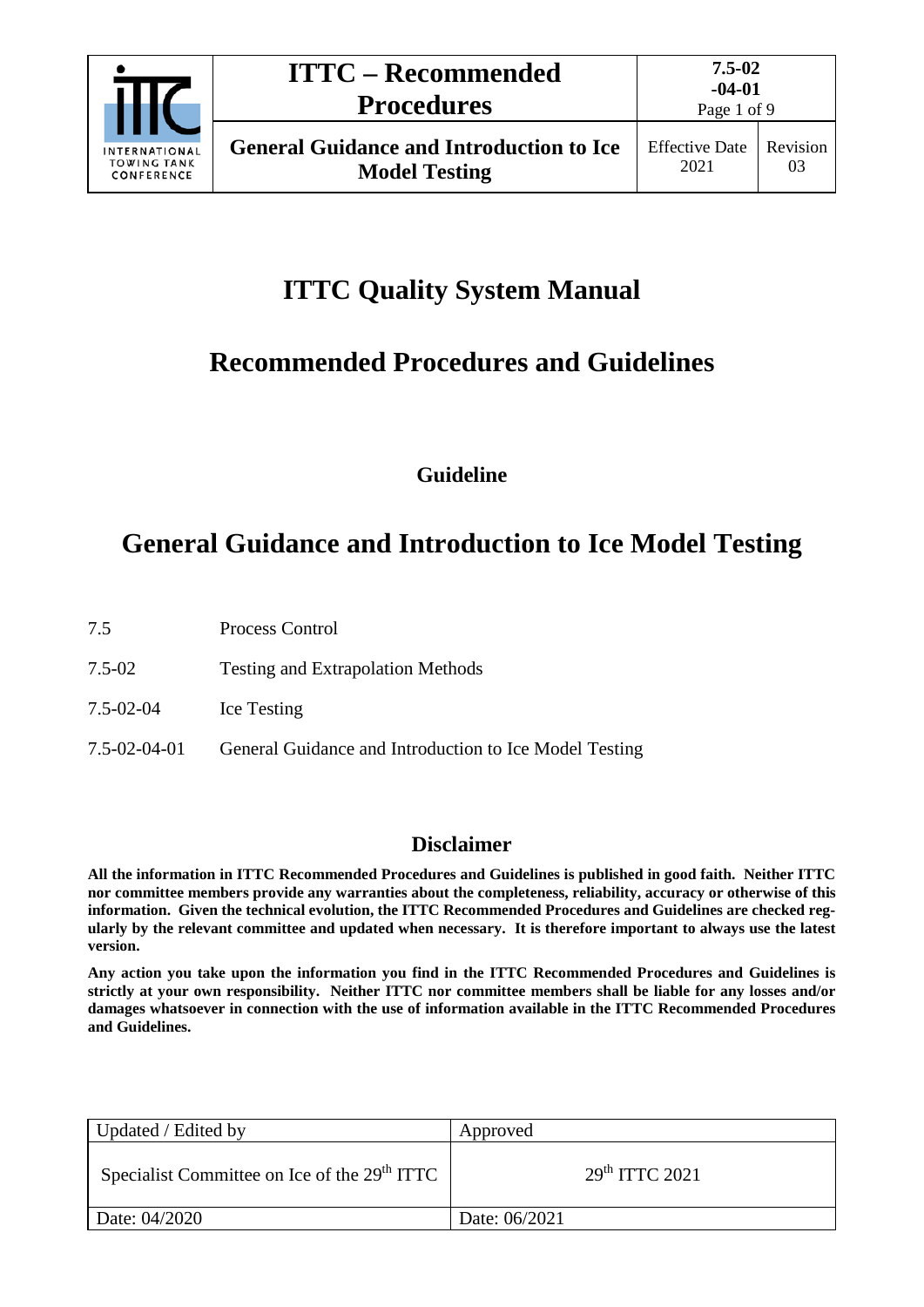

**General Guidance and Introduction to Ice Model Testing**

Page 2 of 9

### **Table of Contents**

| 1. PURPOSE OF THE GUIDELINE3              |
|-------------------------------------------|
| <b>GENERAL GUIDELINES3</b><br>2.          |
| 2.1 Facilities, Ice Conditions and Ship   |
| 2.2 Model Ice Production3                 |
| 2.2.1 Model Ice Production Methods 4      |
|                                           |
|                                           |
|                                           |
| 2.4 Modellig of different ice conditions6 |

| <b>3.</b> |  |  |
|-----------|--|--|
|           |  |  |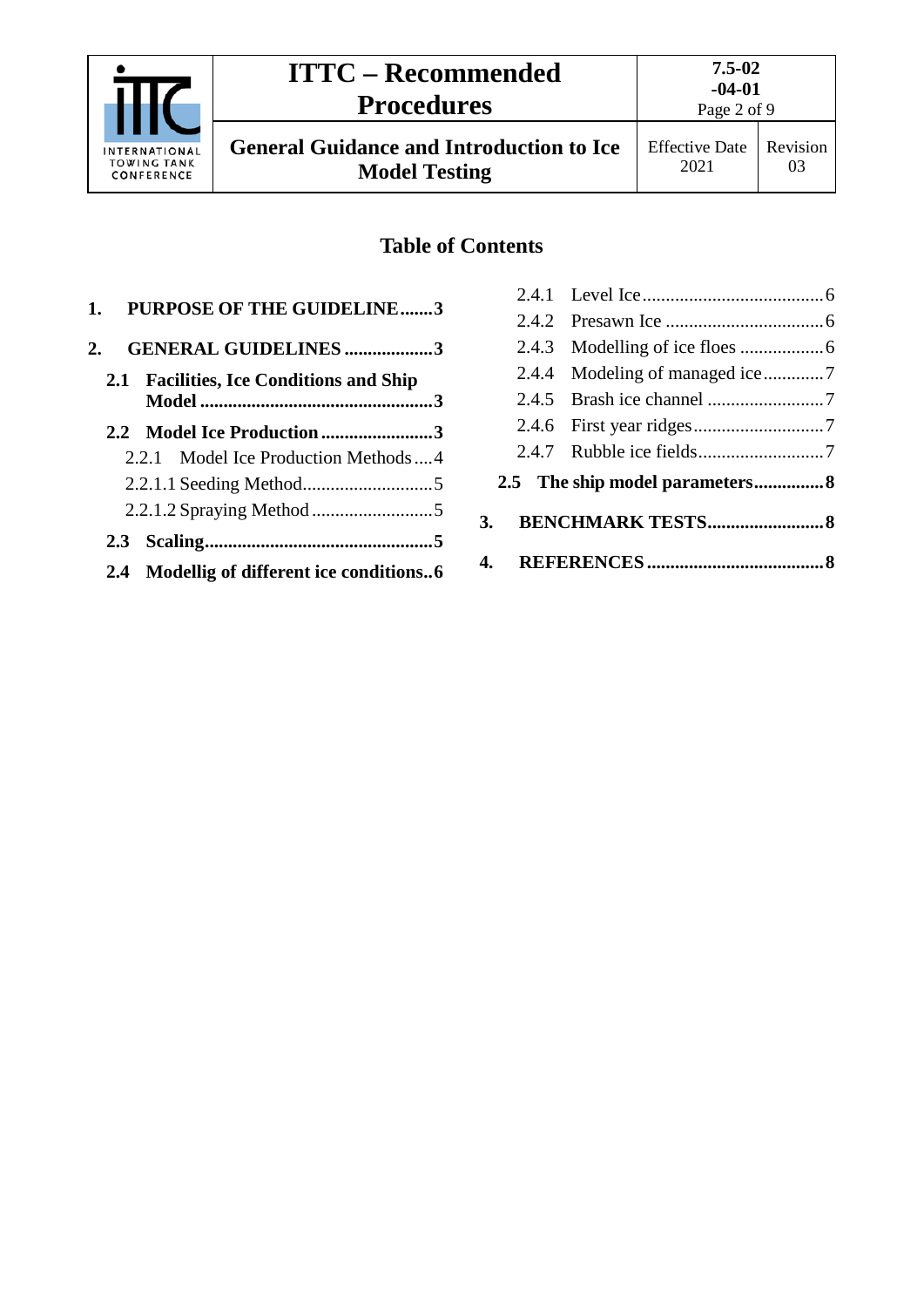| <b>INTERNATIONAL</b><br><b>TOWING TANK</b><br>CONFERENCE | <b>ITTC – Recommended</b><br><b>Procedures</b>                          | $7.5 - 02$<br>$-04-01$<br>Page 3 of 9 |          |
|----------------------------------------------------------|-------------------------------------------------------------------------|---------------------------------------|----------|
|                                                          | <b>General Guidance and Introduction to Ice</b><br><b>Model Testing</b> | <b>Effective Date</b><br>2021         | Revision |

|  |  |  | <b>General Guidance and Introduction to Ice Model Testing</b> |  |  |  |  |
|--|--|--|---------------------------------------------------------------|--|--|--|--|
|--|--|--|---------------------------------------------------------------|--|--|--|--|

#### <span id="page-2-0"></span>**1. PURPOSE OF THE GUIDELINE**

The purpose of this guideline is to assist in making the test results from different test series and different laboratories more consistent. The ice committee has reviewed the earlier ITTC ice committee reports; this section represents a collection of methods developed during the past years. The following test types are discussed:

- Ship resistance in level ice
- Ship propulsion in level ice
- Manoeuvring of ships in level ice
- Ship tests in deformed ice
- Tests with offshore structures
- Modeling and testing in complex ice environments

Some important information is common to all of the above test types.

#### <span id="page-2-2"></span><span id="page-2-1"></span>**2. GENERAL GUIDELINES**

#### **2.1 Facilities, Ice Conditions and Ship Model**

Differences in the dimensions and layout of the facility may have some influence on the tests. An important factor is the effect of the basin size on the number of tests that can be run in one ice sheet. The test length, in linear tests, limits this number. This test length should be such that the transients due to entering the testing ice have disappeared.

Thus, if the model comes to level ice from open water, the stem must be in the level ice part before the actual test run can start. In this case, the ship should proceed in ice at least two ship

lengths (see  $15<sup>th</sup> ITTC$ ). The other factor, which may restrict the test program, is the vicinity of the basin walls. The level ice sheet may be considered to have infinite extent if the shortest distance from the point of application of any loads to the nearest tank wall is more than three characteristic lengths. The characteristic length is defined as:

$$
l_c = [E{h_i}^3 / 12 (1 - v^2) / \rho_{w} g]^{1/4}
$$
 (1)

where  $E$  is Young's modulus of ice,  $h_i$  is the ice thickness, v is Poisson's ratio of ice ( $v =$ 0.3 - 0.33),  $\rho_w$  is the density of water and *g* is the acceleration of gravity (see also Test Methods for Model Ice Properties, 7.5-02-04-02). In resistance tests with the basin width *D* and the bean of the vessel *B* the requirement is (subscript "*M*" refers to model scale):

$$
l_{c}M < (D - B_{M}) / 6 \tag{2}
$$

It is useful to present a layout of the test facility in the model test report. This layout should be used to report how the ice sheet was used in the tests and where ice properties measurements were carried out. It must be noted that model ice might behave elastic-plastic (e.g. von Bock und Polach, 2015) which limits the accuracy of Equation 1 and 2. Additional specific information is found in the particular guidelines of 7.5-02-04 Ice Testing.

#### <span id="page-2-3"></span>**2.2 Model Ice Production**

Different methods and procedures are used in the various ice tank facilities to produce model ice and to adjust its properties (see Test Methods for Model Ice Properties, 7.5-02 -04-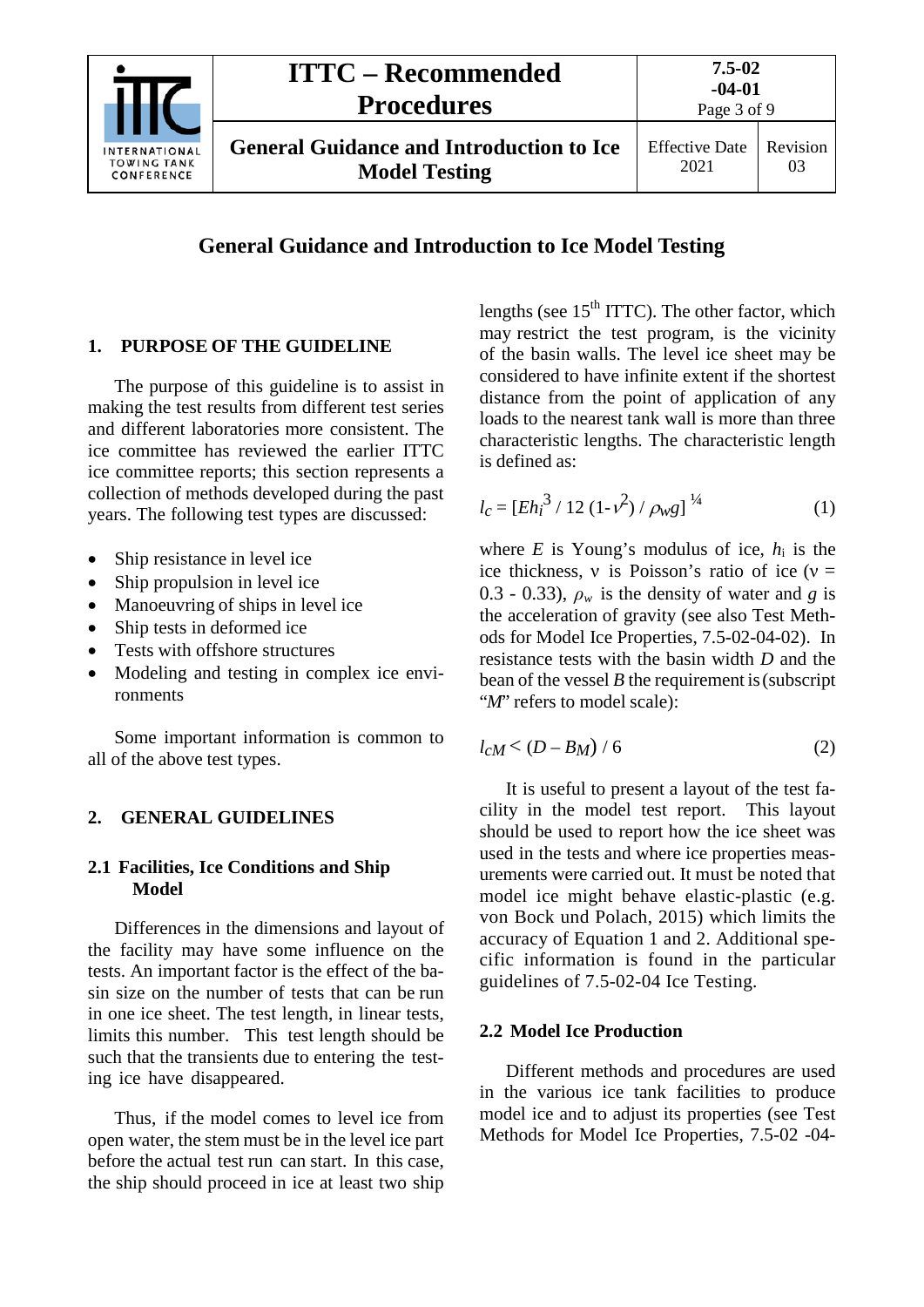|                                                          | <b>ITTC – Recommended</b><br><b>Procedures</b>                          | $7.5 - 02$<br>$-04-01$<br>Page 4 of 9 |                |
|----------------------------------------------------------|-------------------------------------------------------------------------|---------------------------------------|----------------|
| <b>INTERNATIONAL</b><br><b>TOWING TANK</b><br>CONFERENCE | <b>General Guidance and Introduction to Ice</b><br><b>Model Testing</b> | <b>Effective Date</b><br>2021         | Revision<br>03 |

02). [Table 1](#page-3-1) provides an overview of grain structure and chemical composition of the model ice in operating facilities.

Today's modelling practice favours the use of laboratory ice with weakening additives (dopants). Doped ice was developed originally for modelling ice forces on structures and icebreaker vessels. In difference to testing in open water, in ice model testing also scaling similarities for the ice properties must be met (e.g. *Schwarz, 1977).*

#### <span id="page-3-0"></span>2.2.1 Model Ice Production Methods

In the model ice production generally two methods are distinguished: spraying and seeding. *Spraying* means that several layers of ice crystals are sprayed onto the cold tank surface a fine-grained ice structure is build upwards layer by layer. *Seeding* means that only one layer of ice crystal seeds in sprayed onto the surface, from which columnar structures ice grows into the tank. Each facility has its own customized chemical composition of spraying or seeding water and tank water (Table 1). Note: Tank water is always used for spraying except in some facilities some layers of fresh water are sprayed in between. For seeding some facilities use fresh water and others tank water.

|  | Table 1: Ice sheet production methods in various refrigerated ice tank facilities |  |  |
|--|-----------------------------------------------------------------------------------|--|--|
|  |                                                                                   |  |  |

<span id="page-3-1"></span>

| <b>Ice tank facility</b>                                                                                                                                                          | <b>Grain structure</b>    | <b>Chemical composition</b> |
|-----------------------------------------------------------------------------------------------------------------------------------------------------------------------------------|---------------------------|-----------------------------|
| Aalto University, Finland                                                                                                                                                         | fine grained              | ethanol                     |
| Aker Arctic Technology inc, Finland                                                                                                                                               | fine grained              | sodium chloride             |
| Japan Marine United (former Universal Ship-<br>building Corporation) (former NKK), Japan                                                                                          | fine grained              | urea                        |
| Krylov State Research Center (KSRC), Rus-<br>sia                                                                                                                                  | columnar and fine grained | sodium chloride             |
| National Research Council Canada, Ocean,<br>Coastal and River Engineering (NRC-OCRE,<br>formerly the Institute for Ocean Technology<br>and Canadian Hydraulic Laboratory), Canada | columnar                  | $EG/AD/S^*$                 |
| Maritime Ocean Engineering Research Insti-<br>tute (KRISO), Korea                                                                                                                 | columnar                  | $EG/AD^*$                   |
| National Maritime Research Institute of Japan<br>(NMRI), Japan                                                                                                                    | columnar                  | polypropylene glycol        |
| The Hamburg Ship Model Basin (HSVA),<br>Germany                                                                                                                                   | columnar                  | sodium chloride             |
| Tianjin University, China                                                                                                                                                         | columnar                  | urea                        |

\*) EG = ethylene glycol,  $AD =$ aliphatic detergent,  $S =$ sugar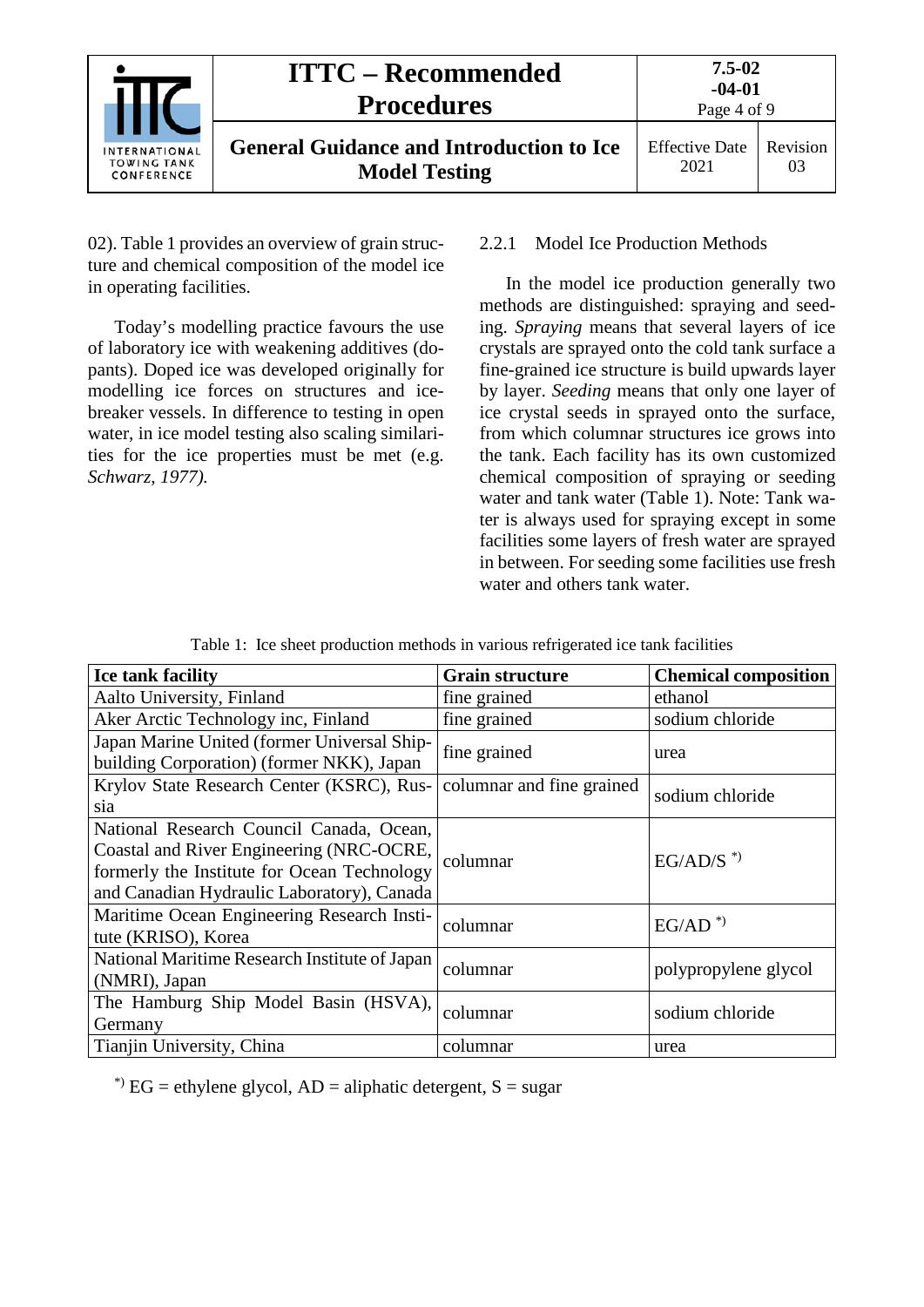|                                                   | <b>ITTC – Recommended</b><br><b>Procedures</b>                          | $7.5 - 02$<br>$-04-01$<br>Page 5 of 9 |                |
|---------------------------------------------------|-------------------------------------------------------------------------|---------------------------------------|----------------|
| <b>INTERNATIONAL</b><br>TOWING TANK<br>CONFERENCE | <b>General Guidance and Introduction to Ice</b><br><b>Model Testing</b> | <b>Effective Date</b><br>2021         | Revision<br>03 |

#### <span id="page-4-0"></span>2.2.1.1 Seeding Method

The preparation of the ice sheet is started by a seeding procedure (Figure 1). For this purpose, water is sprayed into the cold air of the ice tank. The droplets freeze in the air forming small ice crystals which settle on the water surface. By this method the growth of a fine-grained ice of primarily columnar crystal structure is initiated.

By using a sufficiently cold temperature, both water and dopant are frozen in solution together forming an ice sheet. This impure ice sheet is inherently softer than pure-water ice but may be harder than the scaled target strength. Once a desired thickness is achieved, the air temperature is raised to a tempering temperature.



Figure 1: Water is sprayed under high pressure into the air of the pre-cooled ice tank forming crystal nuclides which settle down on the water surface

Prior to model testing the relevant ice properties (e.g. ice strength, ice density and ice thickness) are measured along the ice tank at locations in accordance with the test run sections see Test Methods for Model Ice Properties, 7.5-02- 04-02).

#### <span id="page-4-1"></span>2.2.1.2 Spraying Method

In the spraying method a dense water fog is sprayed onto the ice. Unlike natural ice the model ice produced is growing upwards and not

downwards. Compared to the seeding method the ice texture is fine granular (FG-ice and FGXice) instead of columnar (*Nortala-Hoikkanen, 1990*).

Basin water is sprayed into the cold air and the water droplets will somewhat freeze before reaching the water surface. In some cases, the basin water is mixed with or replaced by fresh water. This might vary from layer to layer. Each spraying pass produces a layer of soft granular white ice slush. The process is repeated until the required thickness is obtained. Thereafter the strength properties are adjusted by the cooling process. Figure 2 illustrates the spraying process.



Figure 2: The spraying process

Furthermore, it must be acknowledged that non-standard tests may require different procedures. Lau et al (2007) have reviewed and summarized the ice modeling techniques used in different ice modeling facilities worldwide.

#### <span id="page-4-2"></span>**2.3 Scaling**

This section presents only the traditional scaling approach which found its origin in the scaling of ships breaking ice. In ice model testing geometrical scaling is applied with the scal-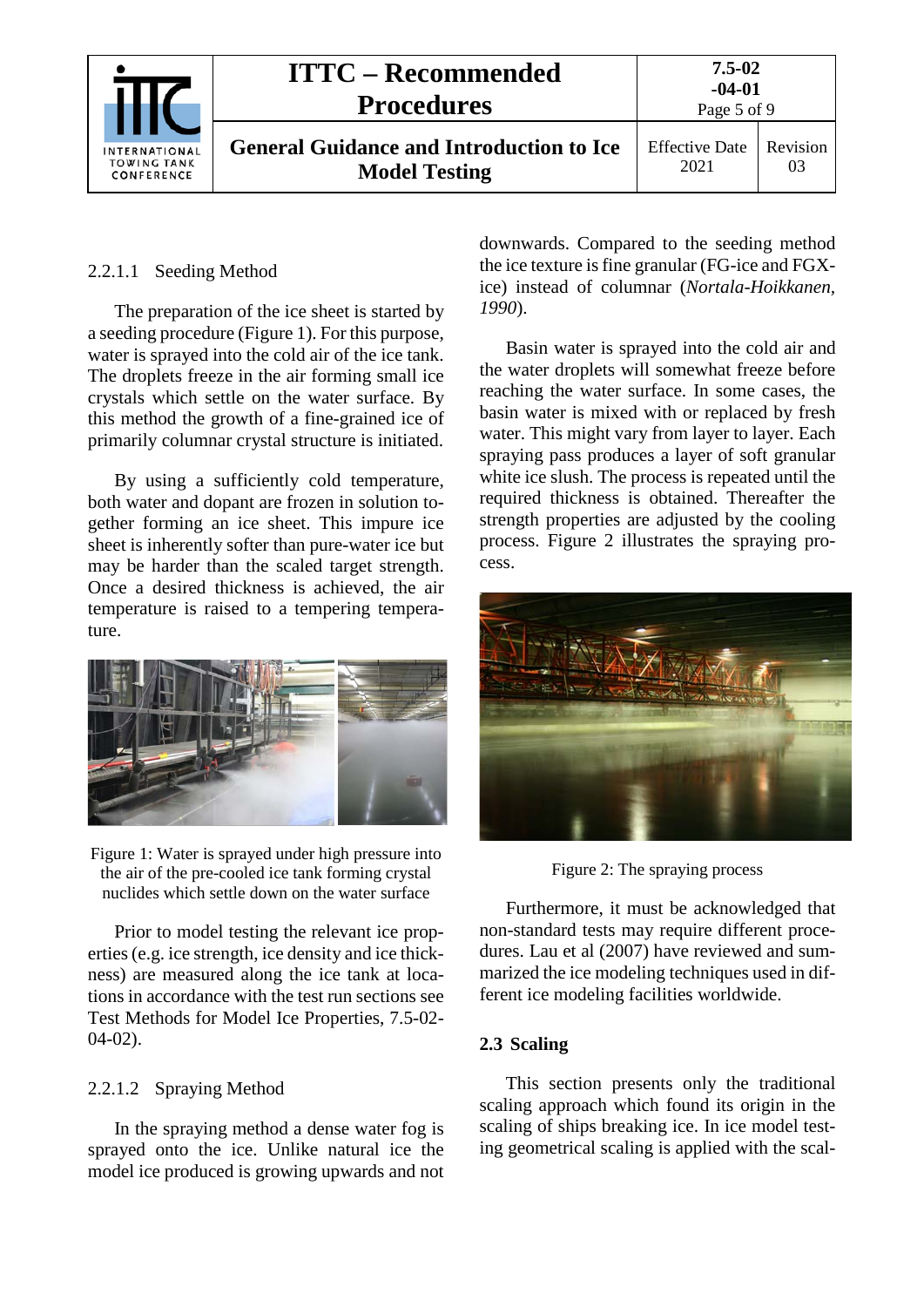| <b>INTERNATIONAL</b><br><b>TOWING TANK</b><br>CONFERENCE | <b>ITTC – Recommended</b><br><b>Procedures</b>                          | 7.5-02<br>$-04-01$<br>Page 6 of 9 |                |
|----------------------------------------------------------|-------------------------------------------------------------------------|-----------------------------------|----------------|
|                                                          | <b>General Guidance and Introduction to Ice</b><br><b>Model Testing</b> | <b>Effective Date</b><br>2021     | Revision<br>03 |

ing factor,  $\lambda$ . In order to satisfy dynamic similarities both Froude and Cauchy similarity are maintained. The Froude similarity postulates to maintain the ratio of gravity and inertia forces in both scales. Cauchy similitude reflects the ratio of inertia and elastic forces. The elastic reaction forces refer to the elasticity of ice. More detailed information is found in ( Vance, 1975; Schwarz, 1977; Zufelt & Ettema, 1996.

#### <span id="page-5-0"></span>**2.4 Modellig of different ice conditions**

The origin of most modeled ice conditions is the level ice field. The manufacturing methods of different ice conditions or scenarios may be facility specific. In this section some general information are presented on a high level. Additional information is found in the guidelines on Ice Property Testing 7.5-02-04-02.

#### <span id="page-5-1"></span>2.4.1 Level Ice

Level ice is a homogeneous ice sheet unaffected by deformation with consistent ice thickness.



Figure 3: Cutting pattern of pre-sawn ice

#### <span id="page-5-4"></span><span id="page-5-2"></span>2.4.2 Presawn Ice

Presawn ice is level ice in which the approximate breaking pattern of the tested model is cut prior to testing. The measured resistance force does not contain the ice breaking component.

The force difference in level ice resistance tests and pre-sawn ice resistance tests equals the icebreaking resistance (see Resistance Guideline 7.5-02-04-02.1 for more details). [Figure 3](#page-5-4) shows a typical pattern of pre-sawn ice.

#### <span id="page-5-3"></span>2.4.3 Modelling of ice floes

Ice floes in nature are defined as a flat piece of ice 2 m or more across. The floes are subdivided according to size and horizontal extent as summarized in Table 2. As in nature the processes and methods for ice breaking and floe generation can be of various origins such as ice broken by ships or waves. In model ice testing ice can be cut by other devices such as saws. Additional information is found in the ITTC Guidelines 7.5- 02-04-03 Model Tests in Complex Environments.

[Figure 4](#page-5-5) shows ice floes in nature and scaled for model tests in an ice model basin.

| <b>Type of ice floe</b> | <b>Ice floe size</b>                  |
|-------------------------|---------------------------------------|
| Very small              | $2 - 20$ m across                     |
| Small                   | $20 - 100$ m across                   |
| Medium                  | $100 - 500$ m across                  |
| Big                     | $500 - 2000$ m across                 |
| Vast                    | $2 \text{ km} - 10 \text{ km}$ across |
| Giant                   | $>10$ km across                       |

Table 2: Types of ice floes





<span id="page-5-5"></span>Figure 4: Floe ice in full (left) and model scale (right)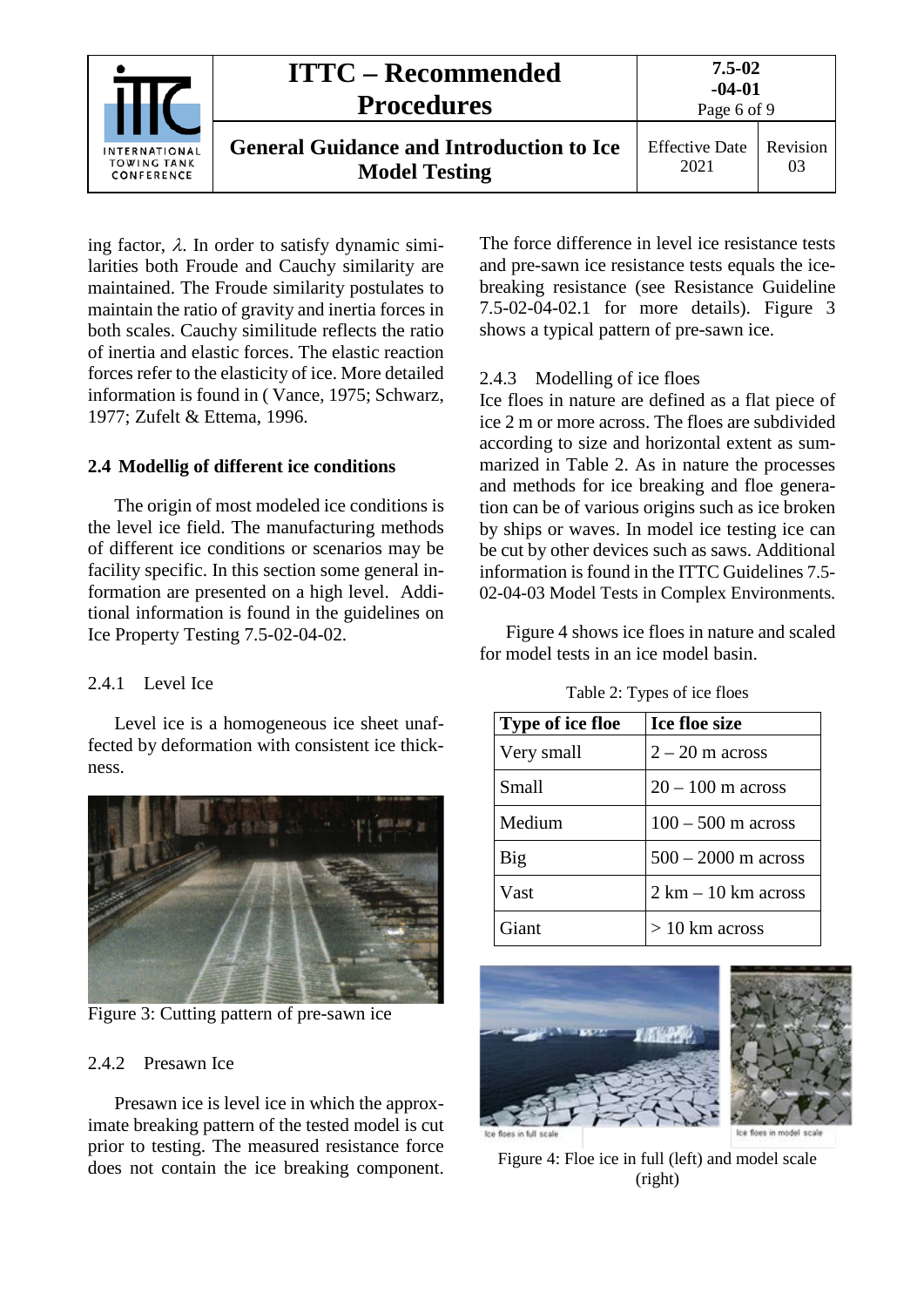| <b>INTERNATIONAL</b><br><b>TOWING TANK</b><br>CONFERENCE | <b>ITTC – Recommended</b><br><b>Procedures</b>                          | $7.5 - 02$<br>$-04-01$<br>Page 7 of 9 |                |
|----------------------------------------------------------|-------------------------------------------------------------------------|---------------------------------------|----------------|
|                                                          | <b>General Guidance and Introduction to Ice</b><br><b>Model Testing</b> | <b>Effective Date</b><br>2021         | Revision<br>03 |

When modeling ice floes or broken ice conditions a pre-defined parental level ice sheet is prepared first and then cut into pieces corresponding to the required size and shape which can be of regular or irregular distribution. The ice pieces are dispersed on the water surface to achieve the required ice concentration.

#### <span id="page-6-0"></span>2.4.4 Modeling of managed ice

Managed ice in this context represents ice broken by icebreakers to reduce loads on offshore structures and station keeping vessels. An example of a managed ice sheet with ice floes of different sizes and parts of brash ice in between is shown in [Figure 5.](#page-6-4) More information is found in 7.5-02-07-03 Modeling of Complex Ice Environments.



Figure 5: Managed Ice in a model test basin

#### <span id="page-6-4"></span><span id="page-6-1"></span>2.4.5 Brash ice channel

A brash ice channel is modeled by accumulating small ice pieces in a shipping channel. In nature brash ice channels have a thinner brash accumulation in the middle which thickens towards the edges. The Finnish-Swedish Ice class rules provide guidelines for the conduction of brash ice tests for ice class certification (Trarficom & Swedish Transport Agency, 2011). More information is found in 7.5-02-0403 Modeling and Testing in Complex Ice Environments.

#### <span id="page-6-2"></span>2.4.6 First year ridges

In nature an ice ridge is a line or wall of broken ice forced up by pressure due to wind drag forces or current. It may be fresh or weathered. The submerged volume of broken ice under a ridge is termed ridge keel while the part forced upwards is termed ridge sail. When a ridge is formed, consolidation of the upper portion starts by freezing the void volumes inside and below the waterline of the ridge. First-year ridges usually have a triangular or trapezoidal shape below water.

The preparation of the ridge, and the definition and adjustment of the characteristic parameters of the ridge depend on the facility specific procedures and processes. More information is found in 7.5-02-04-03 Modeling of Complex Ice Environments.

#### <span id="page-6-3"></span>2.4.7 Rubble ice fields

Rubble ice is a jumble of ice fragments or small pieces of ice that covers a larger area without any particular order to it.

Ice rubble fields can be prepared from former used level ice sheet by breaking it into small pieces and compacting it to target thickness. An example of an unconsolidated rubble ice field in the ice tank is shown in [Figure 6.](#page-7-3)

It is common practice to continue the cooling process after a rubble ice field is formed in order to achieve a certain degree of rubble ice consolidation.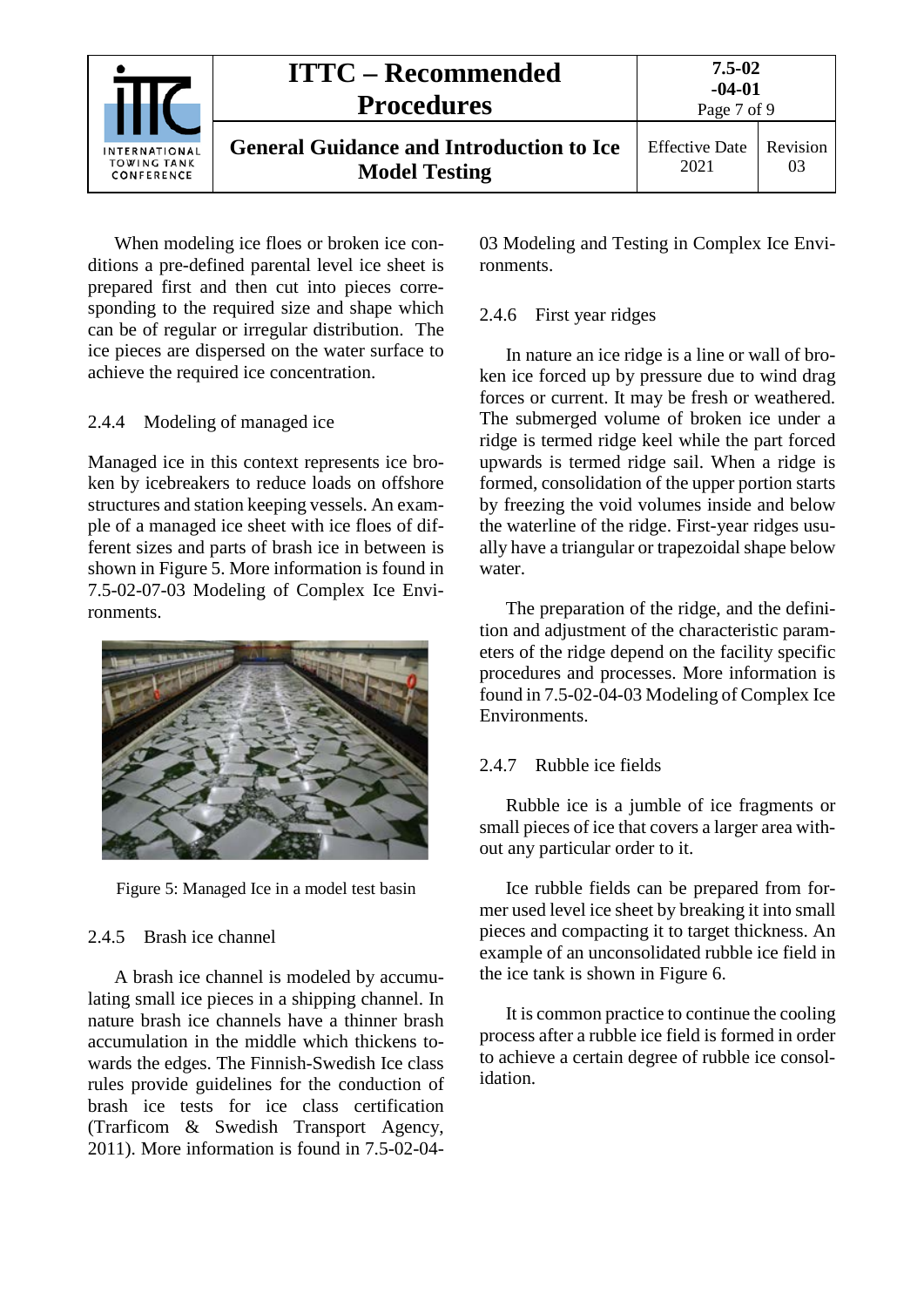| <b>INTERNATIONAL</b><br><b>TOWING TANK</b><br>CONFERENCE | <b>ITTC – Recommended</b><br><b>Procedures</b>                          | 7.5-02<br>$-04-01$<br>Page 8 of 9 |                |
|----------------------------------------------------------|-------------------------------------------------------------------------|-----------------------------------|----------------|
|                                                          | <b>General Guidance and Introduction to Ice</b><br><b>Model Testing</b> | <b>Effective Date</b><br>2021     | Revision<br>03 |



Figure 6: Example of an unconsolidated ice rubble field

#### <span id="page-7-3"></span><span id="page-7-0"></span>**2.5 The ship model parameters**

The parameters of significance in ice are similar to those in open water as described in the guidelines 7.5-01-01-01 Ship Models. In ice model testing turbulence stimulators are not used.

In addition to the parameters stated in 7.5-01 -01-01 Ship Models the friction between model ice and ship model is of significance as it can impact the performance. The friction coefficient can have values between 0.05 and 0.15 depending on the modeled scenario (such as wet or dry contact, new or old hull). The friction coefficient is a function of the model surface and the model ice type. The friction can have a significant impact on the resistance.

It is important to document the ship (or structure) model particulars and the propulsion system data in detail. This information should be provided as drawings and tables and photographs of the model from various view angles should also be presented. Hull lines plan should be provided containing the required geometrical information for model production.

It must be accounted that in ice model testing the forces are significantly larger than in open water. Therefore, sufficient strength of the model is to be ensured.

#### <span id="page-7-1"></span>**3. BENCHMARK TESTS**

In the  $18<sup>th</sup>$  ITTC (Final Report 1987) a benchmark test with a R-class icebreaker had been conducted to compare the impact of different model ice types of ice basins on the measured resistance. Similar benchmark tests are nowadays conducted on the basis of commercial projects between various model ice basins.

#### <span id="page-7-2"></span>**4. REFERENCES**

- Evers, K.-U. and Jochmann, P., 1993. An Advanced Technique to Improve the Mechanical
- Properties of Model Ice Developed at the HSVA Ice Tank, Proceedings of the 12th International Conference on Port and Ocean Engineering under Arctic Conditions (POAC), 17- 20 Aug. 1993, Hamburg, Vol. 2, pp. 877 – 888
- ITTC Guidelines (2014) Test Methods for Model Ice Properties, 7.5-02 -04-02
- Ionov, B.P. and Gramuzov, E.M., 2001. Ship performance in ice. St.P.: Sudostroenie, 2001, 512 p.
- Lau, M., Jones, S.J., Tucker, J.R., and Muggeridge, D.B., 1993. Model Ice Ridge Forces on a Mult-Faceted Cone, Proc. 12th Conf. On Port and Ocean Engineering under Arctic Conditions, Vol. 2, Hamburg, pp.537-546.
- Lau, M, Wang, J.Y. and C.J. Lee, 2007. Review of Ice Modeling Methodology, Proc. 19th Conf. On Port and Ocean Engineering under Arctic Conditions, Dalian, China.